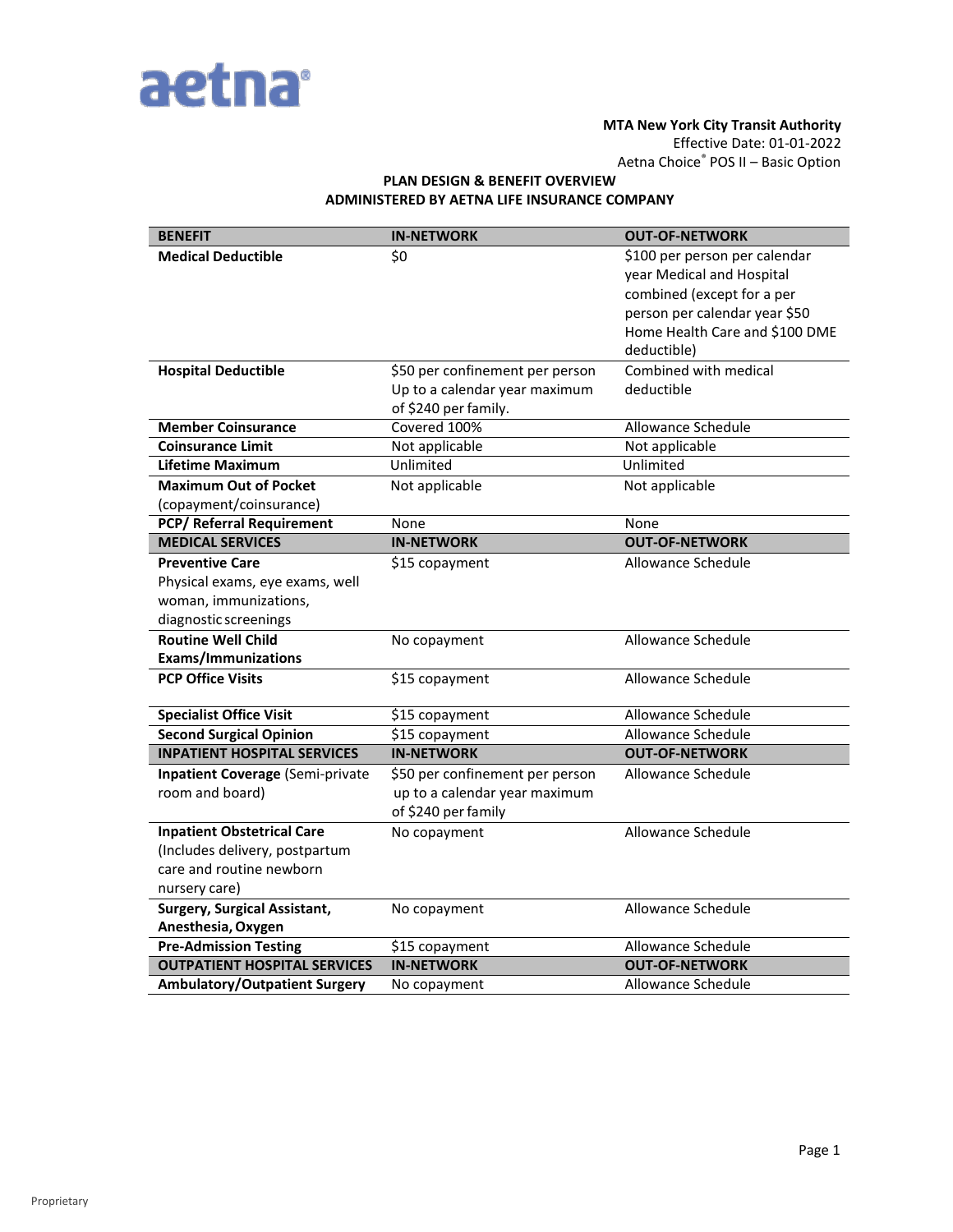

# **MTA New York City Transit Authority** Effective Date: 01-01-2022 Aetna Choice® POS II – Basic Option

# **PLAN DESIGN & BENEFIT OVERVIEW ADMINISTERED BY AETNA LIFE INSURANCE COMPANY**

| <b>EMERGENCY MEDICAL CARE</b>                     | <b>IN-NETWORK</b>               | <b>OUT-OF-NETWORK</b>              |
|---------------------------------------------------|---------------------------------|------------------------------------|
| <b>Urgent Care Services</b>                       | \$15 copayment                  | \$15 copayment                     |
| <b>Emergency Room</b>                             | No copayment                    | No copayment                       |
| <b>Emergency Use of Land</b>                      | No copayment                    | No copayment                       |
| <b>Ambulance</b>                                  |                                 |                                    |
| <b>Emergency Use of Air Ambulance</b>             | No copayment                    | No copayment                       |
| <b>MENTAL HEALTH AND</b>                          | <b>IN-NETWORK</b>               | <b>OUT-OF-NETWORK</b>              |
| <b>ALCOHOL/SUBSTANCE ABUSE</b><br><b>SERVICES</b> |                                 |                                    |
| Inpatient (Semi-private room and                  | \$50 per confinement per person | Allowance Schedule                 |
| board)                                            | up to a calendar year maximum   |                                    |
|                                                   | of \$240 per family             |                                    |
| Outpatient                                        | \$15 copayment                  | Allowance Schedule                 |
| <b>DURABLE MEDICAL EQUIPTMENT</b><br>(DME)        | <b>IN-NETWORK</b>               | <b>OUT-OF-NETWORK</b>              |
| Deductible,                                       | No copayment. Subject to        | 50% of allowed amount <b>AFTER</b> |
| Copayment/Coinsurance                             | allowed amount AFTER \$100      | \$100 deductible* per person per   |
| (e.g. hospital beds, oxygen,                      | deductible* per person per      | calendar year plus any amount      |
| oxygen equipment, wheelchairs,                    | calendar year                   | billed above the allowed amount    |
| PAP devices and supplies, diabetic                |                                 |                                    |
| pumps and supplies, catheters,                    |                                 |                                    |
| artificial arms, legs, eyes, ears)                |                                 |                                    |
| <b>HOME HEALTHCARE</b>                            | <b>IN-NETWORK</b>               | <b>OUT-OF-NETWORK</b>              |
| <b>Home Health Care Deductible</b>                | No copayment                    | \$50 deductible                    |
| <b>Home Health Care Visits</b>                    | No Copayment                    | 25% coinsurance                    |
| One visit equals up to 4 hours of                 | 200 visits per calendar year    | 40 visits per calendar year        |
| care                                              |                                 |                                    |
|                                                   |                                 |                                    |
| <b>Home Infusion Therapy</b>                      | No copayment                    | 25% coinsurance                    |

**\*DME \$100 deductible not applicable to Positive Airway Pressure (PAP) devices, PAP supplies, insulin pump and insulin pump supplies**.